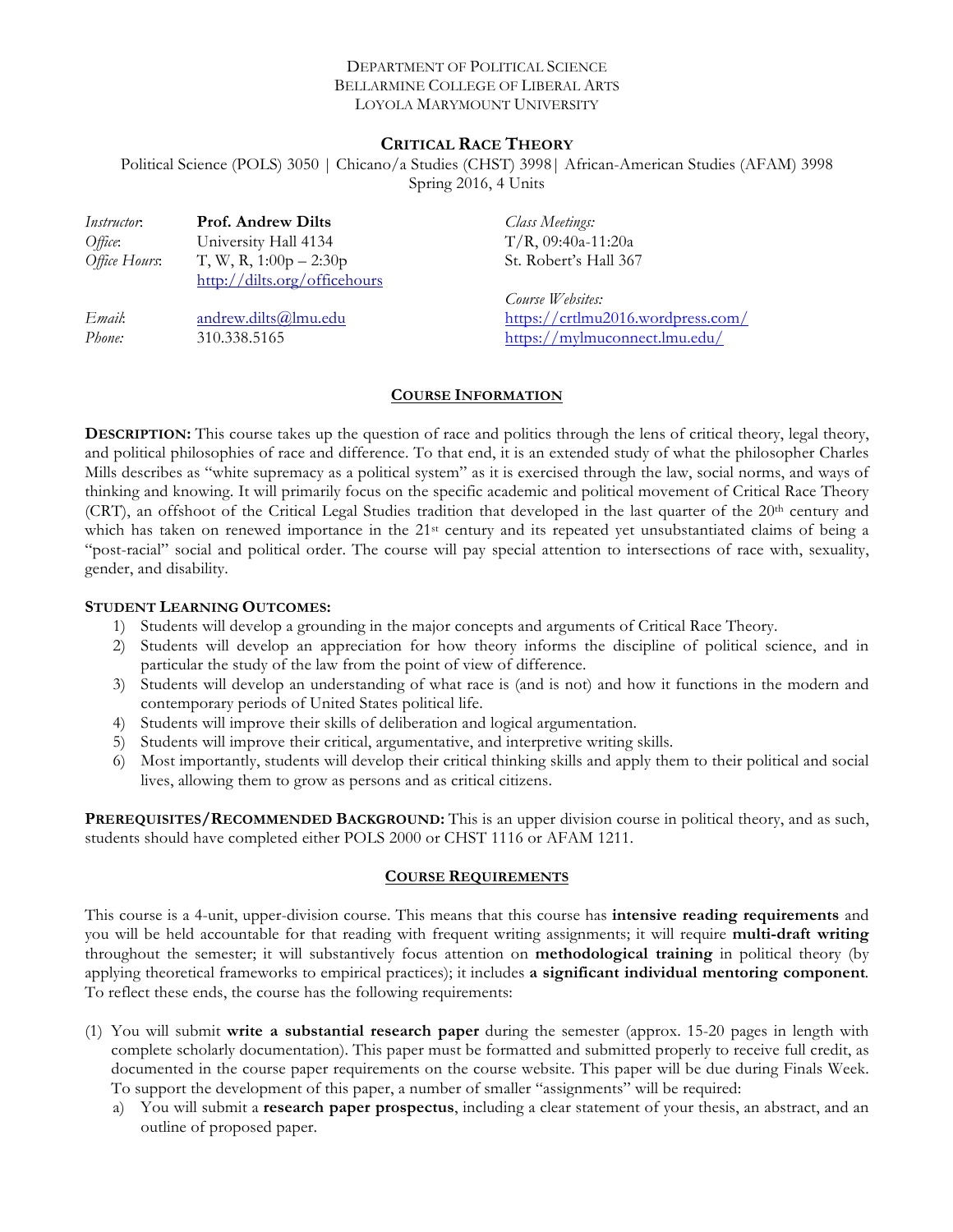- b) You will submit a rough draft of the research paper to the instructor and to your peers that will be used in a formal **peer-review** session, editing and commenting on two of your colleagues' paper drafts.
- c) You will prepare an **annotated bibliography** supporting your research paper. Prior to submitting the complete annotated bibliography, you will also submit:
	- i) A digital bibliographic assignment using the citation management software Zotero;
	- ii) An extensive non-annotated bibliography covering your area of research;
	- iii) A preliminary version of the annotated bibliography;
	- iv) A final annotated bibliography, submitted along with your research paper.
- (2) You will be held accountable to each other for the substantial course reading by **submitting a written reading question twelve hours before** each class meeting. Your reading questions must demonstrate (a) completion of the reading assignment and (b) thought and reflection on the reading assignment. The grading criteria for these questions are detailed below. You should make it a practice read each others questions before the class meets.
- (3) You must **attend class** and be an **active participant** in discussion. Because this is a text-driven course, you **must always bring a hard-copy of the day's reading to class and you must be prepared to publicly present your reading question in class**. If you are more than 5 minutes late to class, you will be marked as absent. If you do not bring your copy of the reading with you to class, you will be marked as absent.

| <b>GRADE BREAKDOWN:</b>       |        | <b>GRADING SCALE:</b> |           |
|-------------------------------|--------|-----------------------|-----------|
| Bibliography Assignment 1     | $5\%$  | A                     | 93-100    |
| Paper Prospectus:             | 10%    | $A-$                  | $90 - 92$ |
| Bibliography Assignment 2     | $5\%$  | $B+$                  | 88-89     |
| Bibliography Assignment 3     | $10\%$ | B                     | 83-87     |
| Final Annotated Bibliography: | 10%    | $B-$                  | 80-82     |
| Research Paper:               | 30%    | $C+$                  | 78-79     |
| Peer Review:                  | $5\%$  | C                     | 73-77     |
| Reading Questions:            | 15%    | $C_{\tau}$            | $70-72$   |
| Attendance:                   | $5\%$  | D                     | $60 - 69$ |
| Participation:                | $5\%$  | F                     | $0 - 59$  |
|                               |        |                       |           |

\*\*\**Any student who receives a failing grade for attendance and participation will receive a failing grade for the class*.*\*\*\**

## **READING QUESTIONS:**

A good reading question is one that directly and explicitly engages with the text. Your question should **cite** a specific passage, term, or concept that you are puzzled about, and it should offer your interpretation of the passage at hand. It should be focused on something that genuinely puzzles you in the reading, and which you can probably assume that others find puzzling or confusing as well.

You will submit one question per class meeting. Questions must be **submitted twelve (12) hours before** class meets. Late questions will be accepted for partial credit. Questions posted after class meets will receive no credit. Questions will be graded on a three-point scale: Excellent  $= 2$ , Satisfactory (or late)  $= 1$ , Unacceptable (or not submitted)  $= 0$ .

In the unlikely event that students are not keeping up with the reading, the instructor reserves the right to add short reading quizzes without notice.

## **COURSE POLICIES**

**ACCESSIBILITY**: Students with who require reasonable modifications, special assistance, or accommodations in this course should promptly direct their request to the Disability Support Services (DSS) Office (Daum Hall 2<sup>nd</sup> floor, 310-338-4216) as early in the semester as possible. All discussions will remain confidential. Please visit http://www.lmu.edu/dss for additional information. All students are invited and encouraged to discuss with me any questions and suggestions you might have about how to ensure that our class is supportive of difference and welcoming to all modes of learning, thinking, and interacting.

**OFFICE HOURS:** I look forward to meeting with you during regularly scheduled office hours or by appointment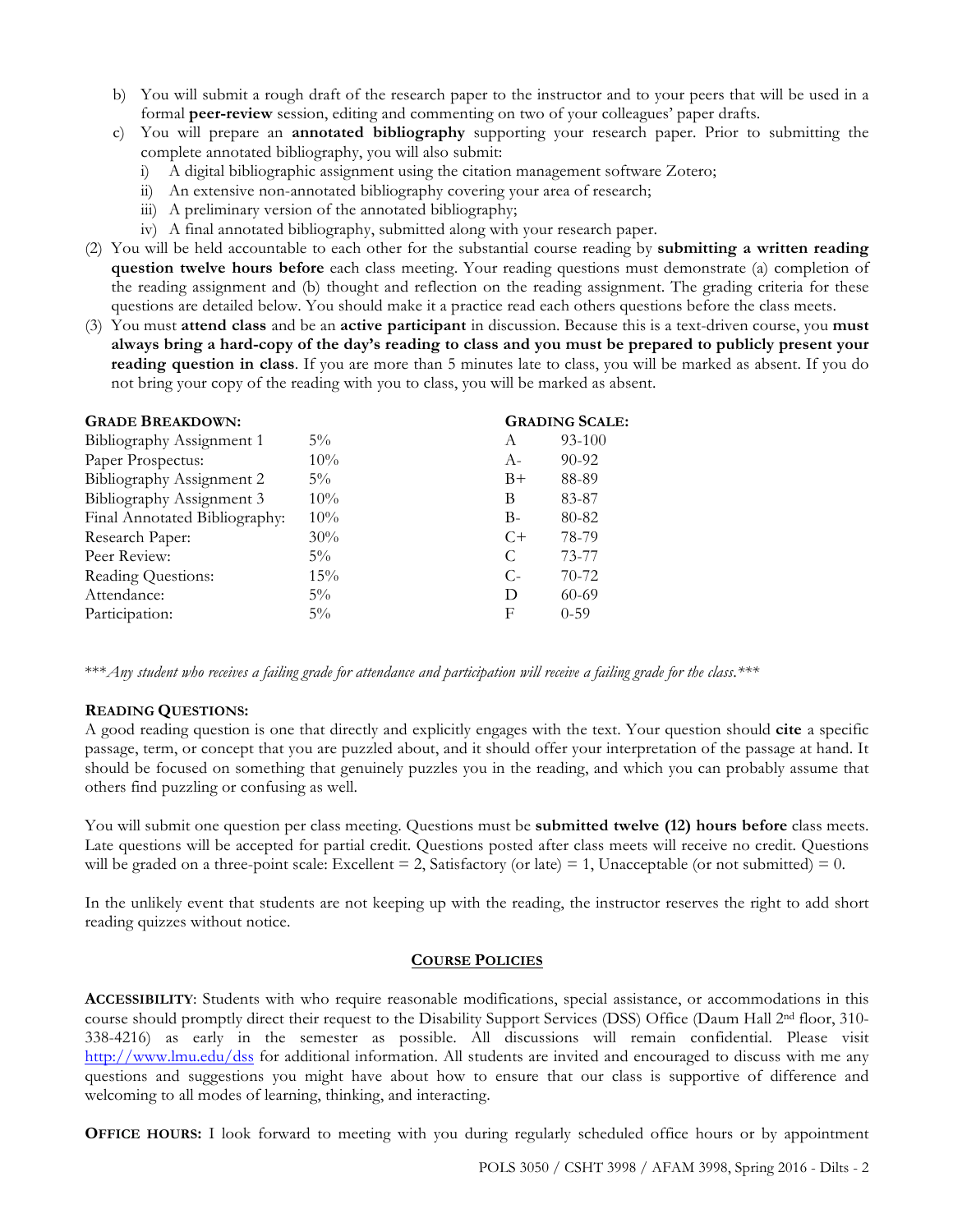(when meeting during office hours is not possible). Students who would like to discuss issues raised in the course further than class discussions will permit, or students who encounter difficulties with the course or the assigned material, are especially encouraged to attend office hours. Students should schedule office hour appointments in advance and keep those appointments promptly.

**POLICIES CONCERNING CONFIDENTIALITY:** While I will always work to ensure an atmosphere of trust and respect in which you feel you can come talk to me, there are university policies (pursuant to Title IX and the Clery Act) that may limit my ability to maintain confidentiality with regard to some topics. These include allegations of sexual harassment, sexual violence or assault, dating or domestic violence, stalking, and other misconduct involving students, faculty, or staff. These may trigger contact with a campus official who will want to speak with you about the incident you shared, and conduct an investigation. While I can assure some degree of confidentiality, counselors at Student Psychological Services and doctors and nurse practitioners at the Student Health Center can ensure more. For more information about this, please consult the Community Standards, the LMUCares website, or come and chat with me about it.

# **If at any time you need someone to talk with, you can always contact Sojourn Services (in Santa Monica) at 310-264-6644 or the Rape, Abuse, and Incest National Network (RAINN) 24-hour hotline at 1-800-656- HOPE or online at https://rainn.org/.**

To file a report of sexual or interpersonal misconduct, contact the Department of Public Safety (DPS) in person, or by calling 222 from any campus phone or (310) 338-2893 from any phone. If you are unsure about who to talk to, please ask me or another faculty member that you trust. Just be aware that faculty members (and many LMU staff) are potentially obligated to report incidents on your behalf.

**RESPECT FOR OTHERS:** Given the nature of the topics explored in this course, a spirit and active practice of mutual respect is crucial for classroom discourse. Students must respectfully listen to others' critiques and articulate responses in a thoughtful manner. As always, you will be held to the standards defined in the LMU's *Community Standards* Student Conduct Code:

(http://studentaffairs.lmu.edu/administration/judicialaffairs/studentcodespolicies/)

**GENDER NEUTRAL & GENDER SPECIFIC LANGUAGE, NAMES & ACCENTS:** Academics no longer use the pronoun "he" to apply universally to all persons, nor do we use the term "man," when we are referring to humanity or people in general. In our writing, when we are making generalizations we should use gender neutral pronouns, that is, sie and hir, s/he, him or her, they/their, etc. Where this is not possible (either because the claim you are making is gendered, or because you are relying on a text that uses gender-exclusive pronouns), you must explain why this is the case. Usually, this requires no more than a footnote (e.g. Kant uses "he" or "mankind" as universals. Add a footnote at your first usage of his language, directly quoted or not, and say that you are following Kant's usage here, and do not mean to endorse his usage). You aren't necessarily required to solve these problems, but you are required to make note these problems and signal your awareness of them.

When referring to a specific person or group of people, we should use the language and pronouns *that they prefer* if we know them. Further, we should be attentive to the spelling and accents of author's names. Finally, all authors must be referred to by their entire names, or only their last names, *not by their first names*, orally and in writing.

**ATTENDANCE:** Timely, prepared, and engaged attendance is required. Absences will only be excused in the case of documented illness or emergency. If there is a conflict between course participation and religious observance, please contact me in advance. It is not necessary to obtain prior approval from the instructor when missing a meeting is unavoidable, but note that students bear the *entire responsibility* for the decision to miss class and for whatever effect that may have on their course grade and their learning experience. Repeated absences and lateness will directly affect the discussion and attendance portion of a student's grade. Participation in class discussions will be evaluated on quality, quantity, and appropriateness of student questions and comments. Please note: it is just as possible to talk *too much* as it is to talk too little in class. Likewise, there is such a thing as active listening, and yes, your professors are capable of distinguishing this from passive listening. If you are worried about the level and/or quality of your participation, the best thing to do is to come to office hours, where the professor can give you direct feedback throughout the semester, rather than at the end (when it is too late to change your behavior!).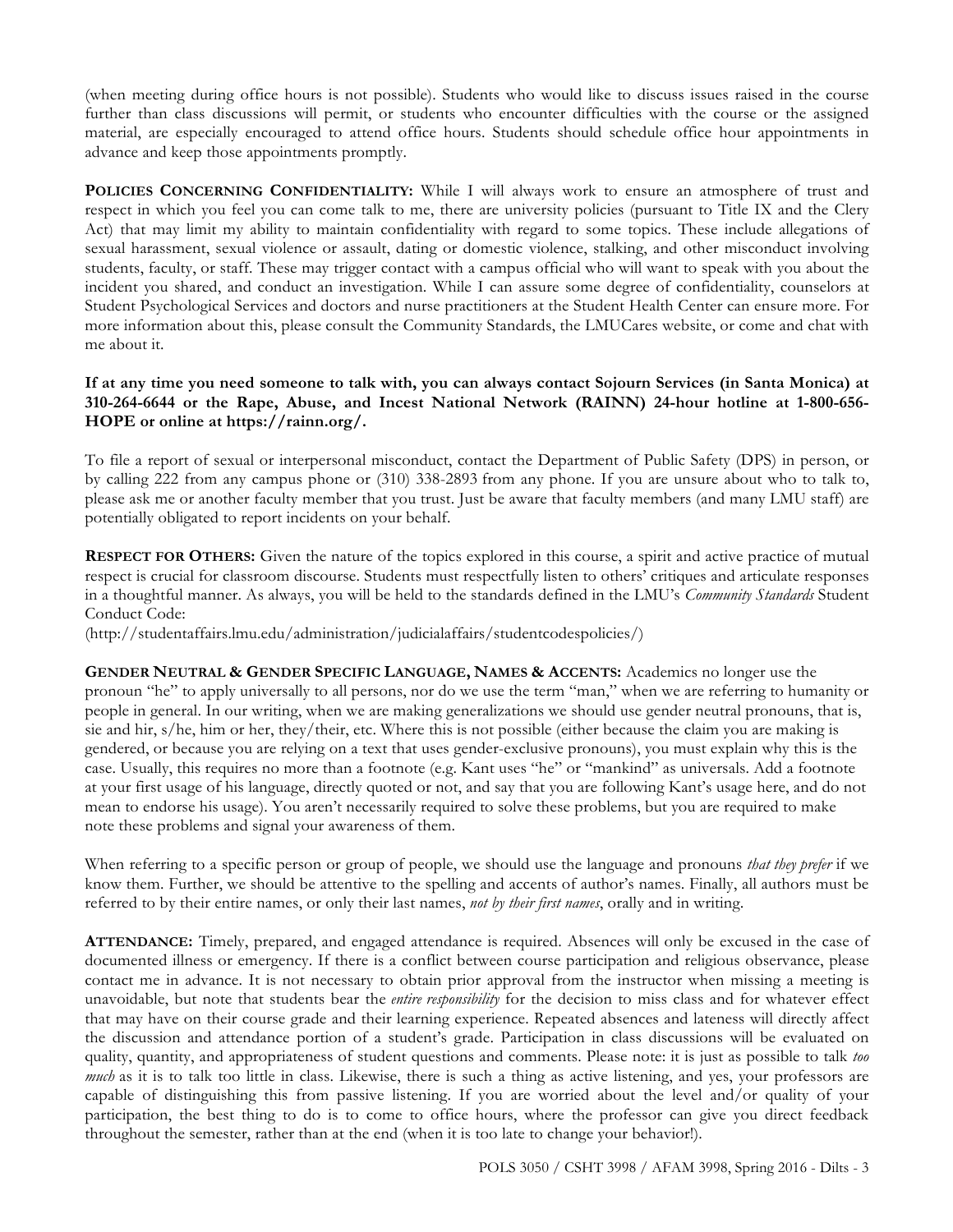**WRITING ASSIGNMENT SUBMISSIONS AND LATE PENALTIES:** Submission requirements and formatting details will be posted with each assignment. I accept assignments when they are due. Assignments must be turned in at the designated time and place. Failure to turn in an assignment on time is unacceptable except with the prior agreement of the instructor (which will be given only in exceptional circumstances). Except in documented cases of illness or emergency, a penalty of up to a **full letter grade** may be assessed for each day (24hrs) the assignment is late. When assignments are submitted electronically, this includes weekend days.

**PLAGIARISM & ACADEMIC HONESTY:** Academic dishonesty will be treated as the extremely serious matter that it is. Proven plagiarism of any kind may result in automatic failure of the course and will be referred to the University for further disciplinary action without exception. I reserve the right to submit your electronic document to plagiarism detection websites if necessary. It is **never** permissible to turn in any work that has been copied from another student or copied from a source (including the Internet) without properly acknowledging the source. It is your responsibility to make sure that your work meets the standard of academic honesty set forth in the "LMU Honor Code and Process" which appears in the LMU *Community Standards*. It is not permissible to turn in work for a class that has been previously submitted in part, or in whole, for credit in another course. Any doubts of questions related to this policy should be brought to your instructor as soon as they arise and before you turn in the work. You should also refer to the additional statement on academic honesty in the writing requirements posted on the course website.

**COURSE COMMUNICATION:** I will communicate with the entire class using campus email systems, so it is essential that you regularly check your lion.lmu.edu email address or forward your lion account email to your preferred email address. I encourage you to contact me via email with questions about the course, the material we cover in class, and assignments. I will also post announcements and updates to the course website. It is your responsibility to monitor this website as you will be held responsible for information posted there even if I don't email you about it.

You are expected to be professional in all communication with the instructor. Email communication should be use complete sentences with a proper salutation and conclusion. Treat the email more as a letter and less like a text message. Include a comprehensible subject heading (e.g. "POLS 3050 assignment question"), address and sign the email, making sure to identify what class you are in (usually instructors are teaching more than one class) and explain clearly what it is that you are inquiring about. Failure to do these will guarantee that you will not get a response. Unless I've explicitly stated otherwise, I generally check my university email only during normal business hours (weekdays, more or less until 5pm).

Finally, here is a short list of things to which **I will not respond**:

- Questions that can be answered by checking the course syllabus or looking online.
- A request to know **if** you missed anything in class. (The answer is yes.)
- A request to know **what** you missed in class. (Instead of asking this through email, take the appropriate next steps to catch up: ask a classmate for notes, meet with me in my office hours, etc.)

**TECHNOLOGY USE DURING CLASS:** The purpose of *any* technological tool is to apply scientific or abstract knowledge to practical applications. *Digital* technologies may often seem like they will aid in this project, but this is not automatically the case. To that end, you may bring a laptop computer or tablet to class provided that it enables you to engage *more* in the class discussion than without it. You may also use a computer or tablet to help you take notes. Email, Twitter, Facebook, or anything at all that is not directly related to the *conversation* we are having will not be tolerated. Using a computer in this way during a seminar is rude and disrespectful to your classmates. **If you need to use a computer in class, you will be expected to post copies of your class notes** *immediately* **following the class session to share with others.** If you are not willing to do this, do not bring a computer with you. The same applies to e-readers/tablets/phones of any kind, etc. Use of any technology in class that does not directly contribute to our discussions will not be tolerated.

In short: you should only have computer/tablet in class if you **need** it, and the entire burden of proof that you need it is on you.

But also, recent evidence indicates that note taking on a computer or tablet is actually not a good way to learn things,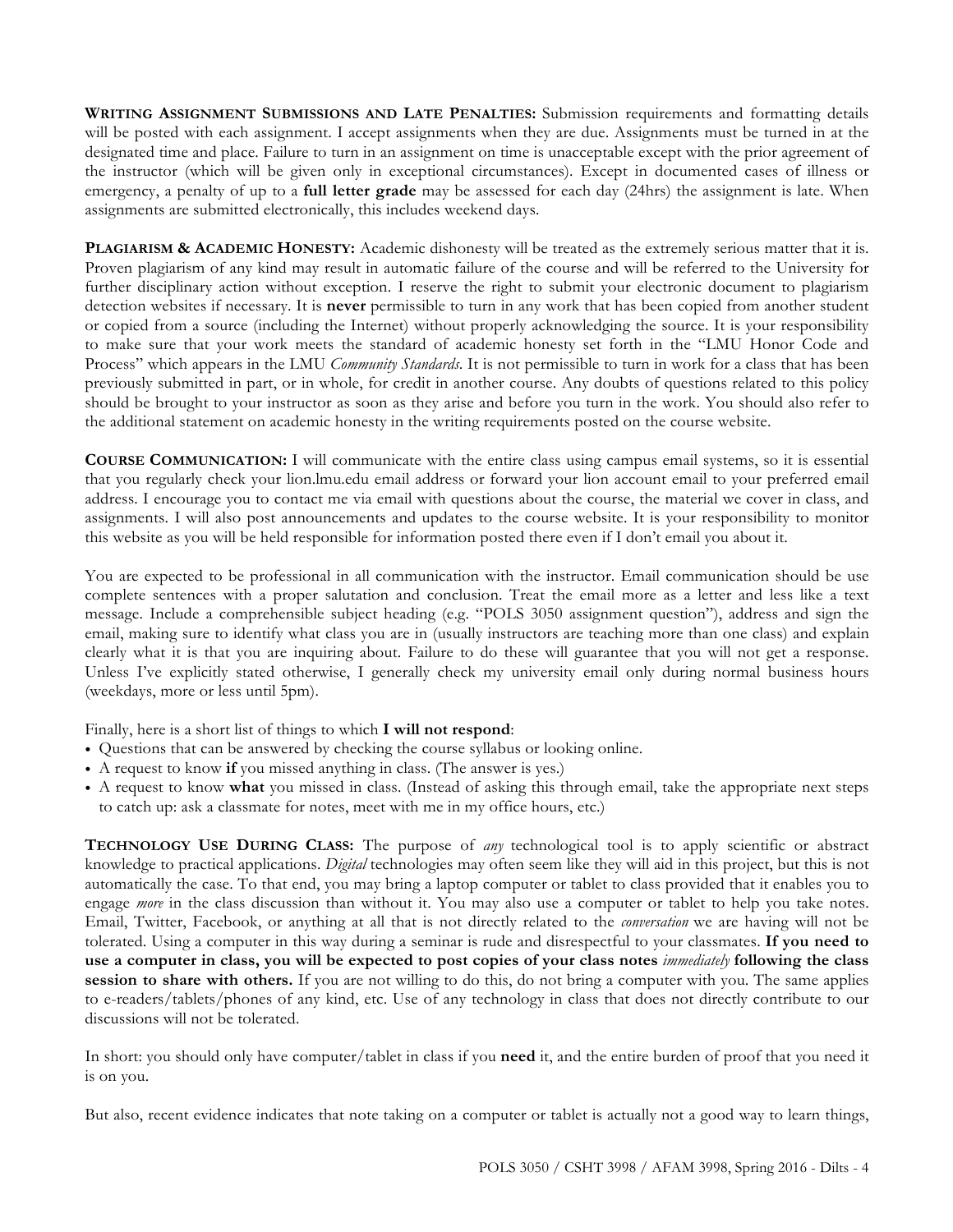to remember things, or to enhance comprehension.<sup>1</sup>

**E-Reserve texts should be \*printed\* and brought to class. Electronic/digital editions of the texts are not acceptable for this course. E-Reserve readings will be made available as PDFs prior to the start of the course (and my suggestion is to head to a copy shop to print and bind those readings).** 

Your **phone must be turned off and put away** (unless you have received prior permission from the instructor, which will only be given in truly *exceptional* circumstances). If your phone rings during class, you will be marked absent for the session.

**TENTATIVE NATURE OF THE SYLLABUS:** If necessary, this syllabus and its contents are subject to revision; students are responsible for any changes or modifications distributed in class or posted on the course website.

## **REQUIRED TEXTS**

These texts will all be available for purchase from the bookstore. You are welcome to purchase them wherever you please or borrow them from the library, but *please use these editions of the texts* so that we are all literally on the same page during class. You will be expected to come to class with the text in hand. Some readings will be made available via electronic reserve in PDF format. You must **print** hard copies of these readings, i.e. do not bring your computer or ereader in order to refer to the texts.

- W.E.B. DuBois, *The Souls of Black Folks* (Dover), ISBN: 0486280411.
- Joel Olson, *Abolition of White Democracy* (Minnesota, 2004), ISBN: 0816642788.
- Ian Haney López, *White by Law, 10th Anniversary Edition* (NYU, 2006), ISBN: 0814736947.
- Charles Mills, *The Racial Contract* (Cornell, 1999), ISBN: 0801484634.
- Ta-Nehisi Coates, *Between the World and Me* (Spiegel & Grau, 2015): ISBN: 0812993543.

Recommended:

 $\overline{a}$ 

- Michael Harvey, *Nuts and Bolts of College Writing* (Hackett, 2003), ISBN: 9780872205734.
- Stanley Chodorow, *Writing a Successful Research Paper* (Hackett, 2011), ISBN: 9781603844406.

<sup>1</sup> Don't believe me? See http://pss.sagepub.com/content/early/2014/04/22/0956797614524581 (this study is written up here: http://ww2.kqed.org/mindshift/2015/08/18/taking-notes-is-the-pen-still-mightier-than-the-keyboard and here: http://www.vox.com/2014/6/4/5776804/note-taking-by-hand-versus-laptop.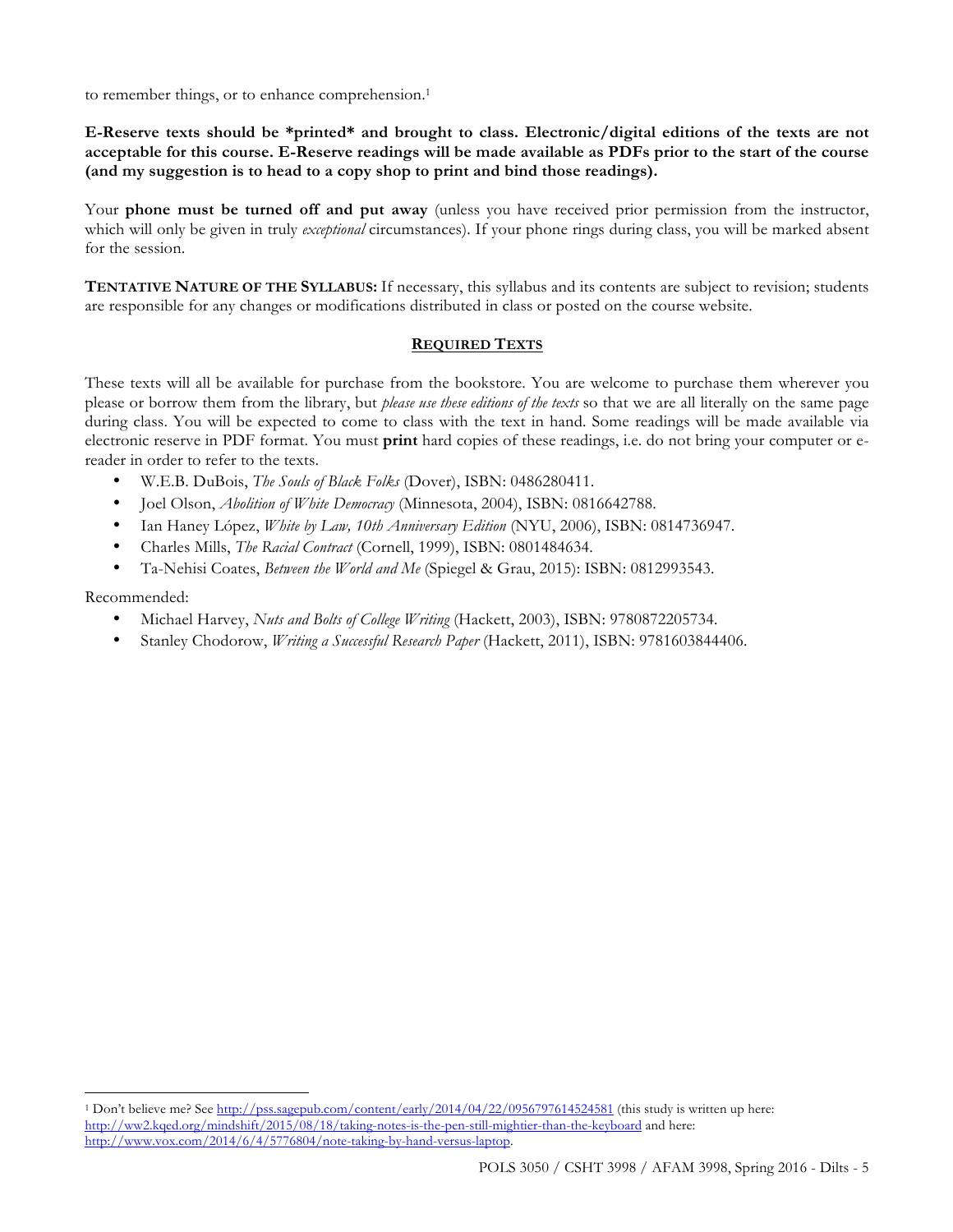# **TENTATIVE COURSE SCHEDULE**

*e-reserve readings are marked with an \* | approx. number of pages are given in brackets*

## **I. What is it like to be a "problem?"**

# **Week 1:**

T Jan 12: *Course Introduction and Overview*

• George Yancy, "Walking While Black in the 'White Gaze.'"\* [4]

R Jan 14: *What is it like to be a "problem?"*

- Audre Lorde, "The Transformation of Silence into Language and Action."\* [5]
- Kiese Laymon, "How to Slowly Kill Yourself and Others in America."\* [8]

### \*\*Over the weekend, watch Race: Power of an Illusion, Episode 1 (available on myLMUConnect)\*\*

### **II. Archetypal 18th and 19th Century Accounts of Race**

### **Week 2:**

T Jan. 19: *Race as a Category*

- Immanuel Kant, "Of the Different Human Races" in *The Idea of Race,* 8-22.\* [14]
- G.W.F. Hegel, "Anthropology" in *The Idea of Race,* 35-44.\* [10]

R Jan. 21: *Race in the the United States, from the 18th to 19th centuries* 

- Thomas Jefferson, "Notes on the State of Virginia," (1781), selections.\* [7]
- Sojourner Truth, (1851), "Ain't I a Woman?" & "Keeping the Thing Going…" (1867).\* [2]
- Frederick Hoffman, "Race Traits and Tendencies of the American Negro," (1896).\* [20]

### \*\*Over the weekend, watch **Race: Power of an Illusion**, Episode 2 (available on myLMUConnect)\*\*

#### **Weeks 3-4:** The Souls of Black Folk

T Jan. 26: W.E.B. Du Bois, *The Souls of Black Folk*, Forethought & Chapters 1-2.

R Jan. 28: Du Bois, *Souls*, Chapters, 3-6.

## **Saturday Jan 30th: Advocacy Teach-In (if you cannot attend, you must propose an alternative event to attend in advance).**

- T Feb. 2: Du Bois, *Souls,* Chapters 7-10.
- R Feb. 4: Du Bois, *Souls,* Chapters, 11-14.

#### \*\*Over the weekend, watch **Race: Power of an Illusion**, Episode 3 (available on myLMUConnect)\*\*

#### **III. Race as a Political Concept**

- T Feb. 9: Michael Omi and Howard Winant, "Racial Formation in the United States," in *The Idea of Race*, pp. 181-212. [32]\*
- R Feb. 11: Charles Mills, *The Racial Contract,* Introduction & Chapter 1, pp. 1-40. [40]

#### **Week 6:**

**Week 5:**

#### M Feb 15: **\*\*Bibliography Assignment 1 (Zotero) Due\*\***

T Feb. 16: Mills, *The Racial Contract,* Chapters 2 & 3, pp. 41-133. [93]

R Feb. 18:

- James Baldwin, "On Being White... And Other Lies."\* [3]
- Joel Olson, *The Abolition of White Democracy,* Introduction and Chapter 1 (pp. xi-30). [49]

**Week 7:**